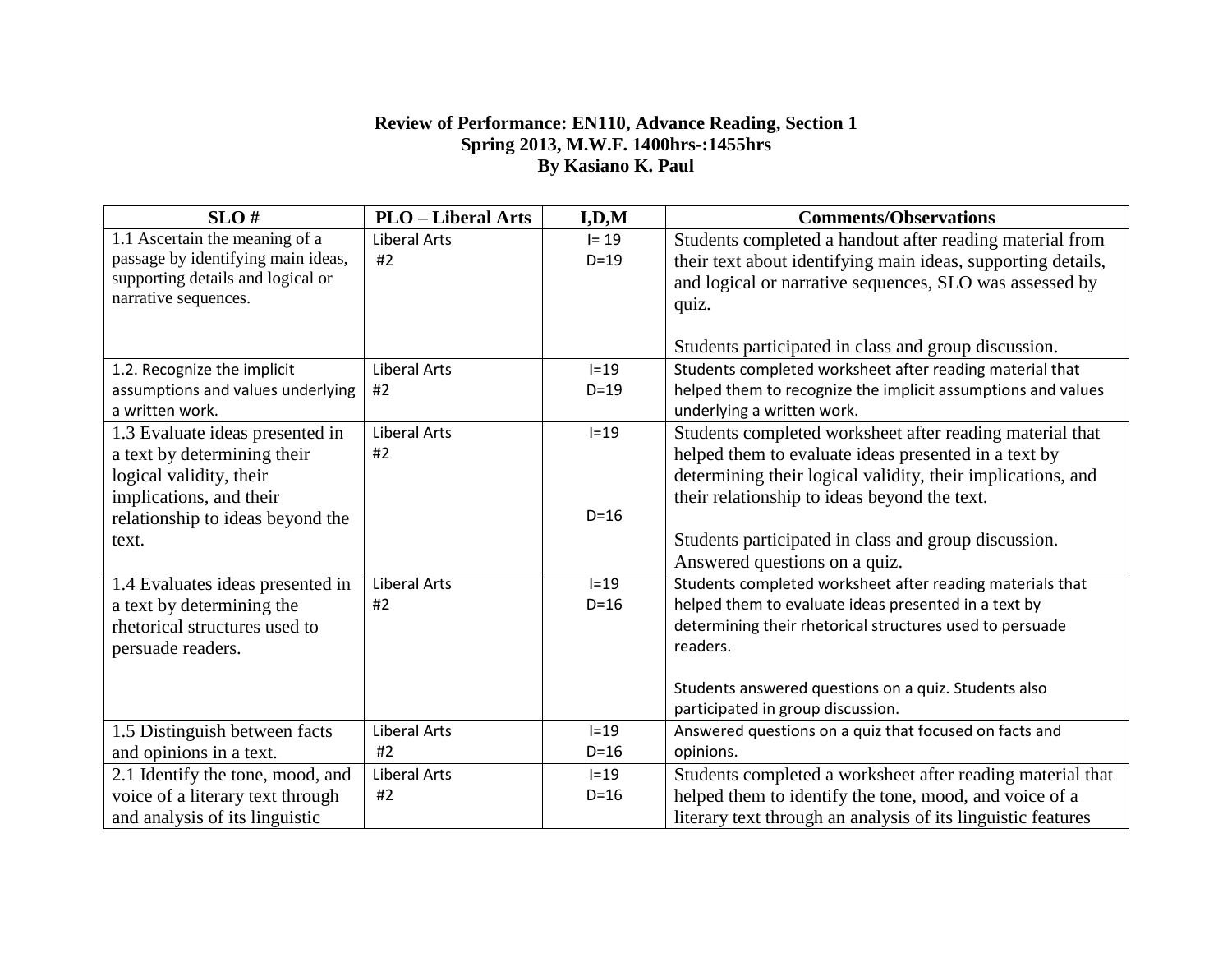| features and literary devices.   |              |        | and literary devices.                                                                  |
|----------------------------------|--------------|--------|----------------------------------------------------------------------------------------|
|                                  |              |        | Students answered questions on a quiz.                                                 |
| 2.2 Identify the theme of a      | Liberal Arts |        | Students completed worksheet after reading the material                                |
| literary text and the ways it is | #2           | $D=19$ | that helped them to identify the theme of a literary text and                          |
| embodied by formal elements.     |              |        | the ways it is embodied by formal elements,                                            |
|                                  |              |        | Students participated in class and group discussions.                                  |
| 2.3 Identify and analyze         | Liberal Arts | $D=19$ | Students completed worksheet s after reading material that                             |
| common semantic features such    | #2           |        | helped them to identify and analyze common semantic features                           |
| as connotation, denotation, and  |              |        | such as connotation, denotation, and figures of speech. Write a                        |
| figures of speech.               |              |        | summary of a text hat demonstrates and understanding of the<br>main ideas of the text. |
| 3.1 Write a summary of the       | Liberal Arts | $D=19$ | Students wrote a summary of a text that demonstrates an                                |
| main ideas of a text that        | #2           |        | understanding of the main ideas of the text.                                           |
| demonstrates and understanding   |              |        |                                                                                        |
| 3.2 Write a paraphrase of a      | Liberal Arts | $D=14$ |                                                                                        |
| passage that demonstrates an     | #2           | $M=5$  |                                                                                        |
| understanding of the content of  |              |        |                                                                                        |
| the passage.                     |              |        |                                                                                        |

## **Additional Observations:**

- 1. Out of 24 students enrolled only 18 students completed the course
- 2. One student found employment during the last week of instruction. (Student already possessed a certificate in electrical and pursued another degree in Micronesian Studies)
- 3. Number of Withdrawal: 5 withdrawn by the instructor.
- 4. 50% of students selected somewhat difficult when asked about the textbook for the course. Textbook: The Concise Readers. 6<sup>th</sup> Edition.